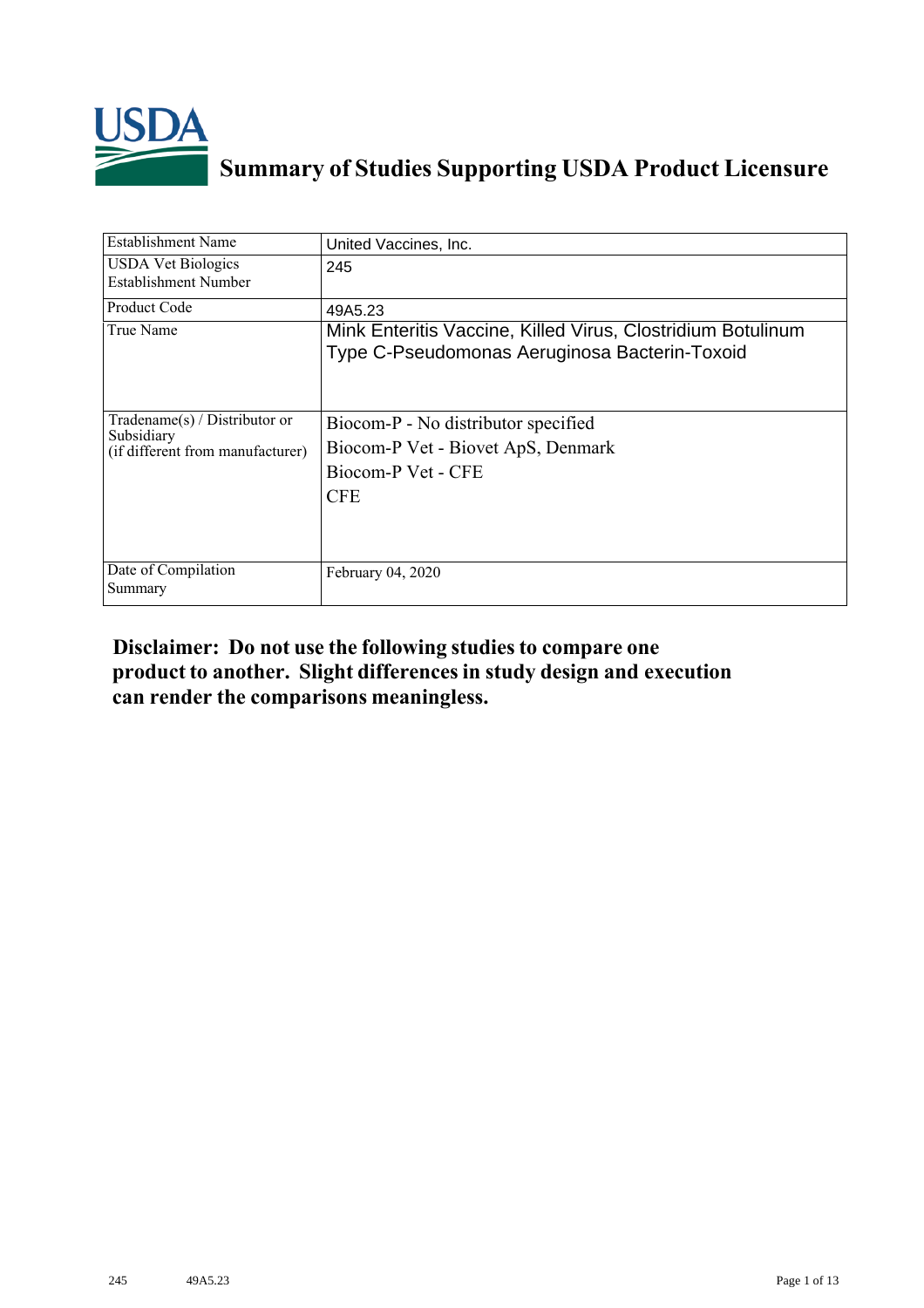| <b>Study Type</b>              | Efficacy                                                                                                                                                                                      |  |  |  |
|--------------------------------|-----------------------------------------------------------------------------------------------------------------------------------------------------------------------------------------------|--|--|--|
| <b>Pertaining to</b>           | Clostridium botulinum Type C Bacterin-Toxoid                                                                                                                                                  |  |  |  |
|                                |                                                                                                                                                                                               |  |  |  |
| <b>Study Purpose</b>           | To demonstrate efficacy against Type C botulism                                                                                                                                               |  |  |  |
| <b>Product Administration</b>  |                                                                                                                                                                                               |  |  |  |
| <b>Study Animals</b>           | Ferret                                                                                                                                                                                        |  |  |  |
| <b>Challenge Description</b>   |                                                                                                                                                                                               |  |  |  |
| <b>Interval observed after</b> |                                                                                                                                                                                               |  |  |  |
| challenge                      |                                                                                                                                                                                               |  |  |  |
| <b>Results</b>                 | Study data were evaluated by USDA-APHIS prior to product<br>licensure and met regulatory standards for acceptance at the time<br>of submission. Study data, however, are no longer available. |  |  |  |
| <b>USDA Approval Date</b>      | 15 May 1975                                                                                                                                                                                   |  |  |  |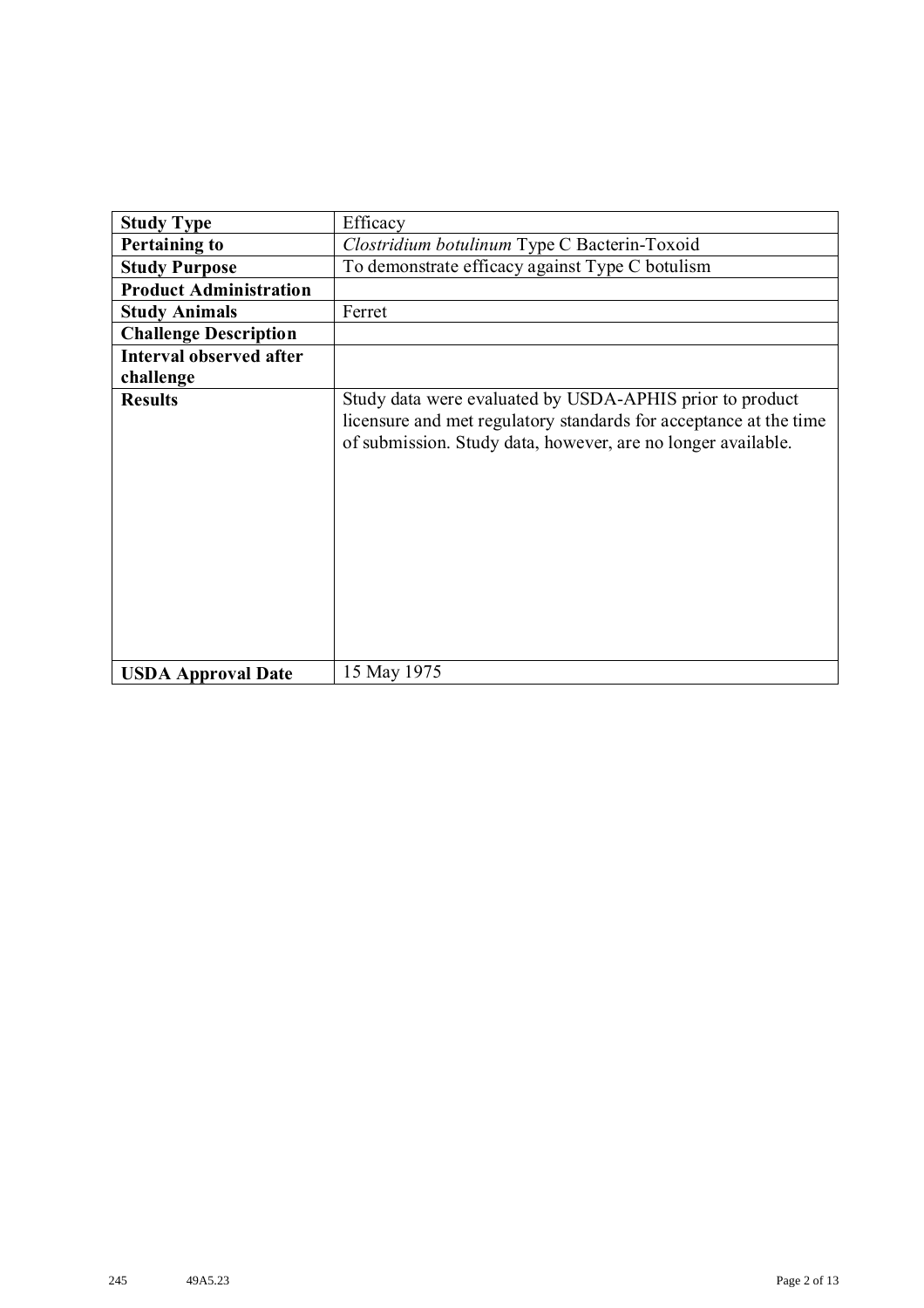| <b>Study Type</b>              | Efficacy                                                                                                                                                                                      |
|--------------------------------|-----------------------------------------------------------------------------------------------------------------------------------------------------------------------------------------------|
| <b>Pertaining to</b>           | Mink Enteritis Virus Type 1                                                                                                                                                                   |
|                                | Mink Enteritis Virus Type 2                                                                                                                                                                   |
| <b>Study Purpose</b>           | To demonstrate efficacy against virus enteritis, types 1 and 2                                                                                                                                |
| <b>Product Administration</b>  |                                                                                                                                                                                               |
| <b>Study Animals</b>           | Ferret                                                                                                                                                                                        |
| <b>Challenge Description</b>   |                                                                                                                                                                                               |
| <b>Interval observed after</b> |                                                                                                                                                                                               |
| challenge                      |                                                                                                                                                                                               |
| <b>Results</b>                 | Study data were evaluated by USDA-APHIS prior to product<br>licensure and met regulatory standards for acceptance at the time<br>of submission. Study data, however, are no longer available. |
| <b>USDA Approval Date</b>      | 07 June 1989                                                                                                                                                                                  |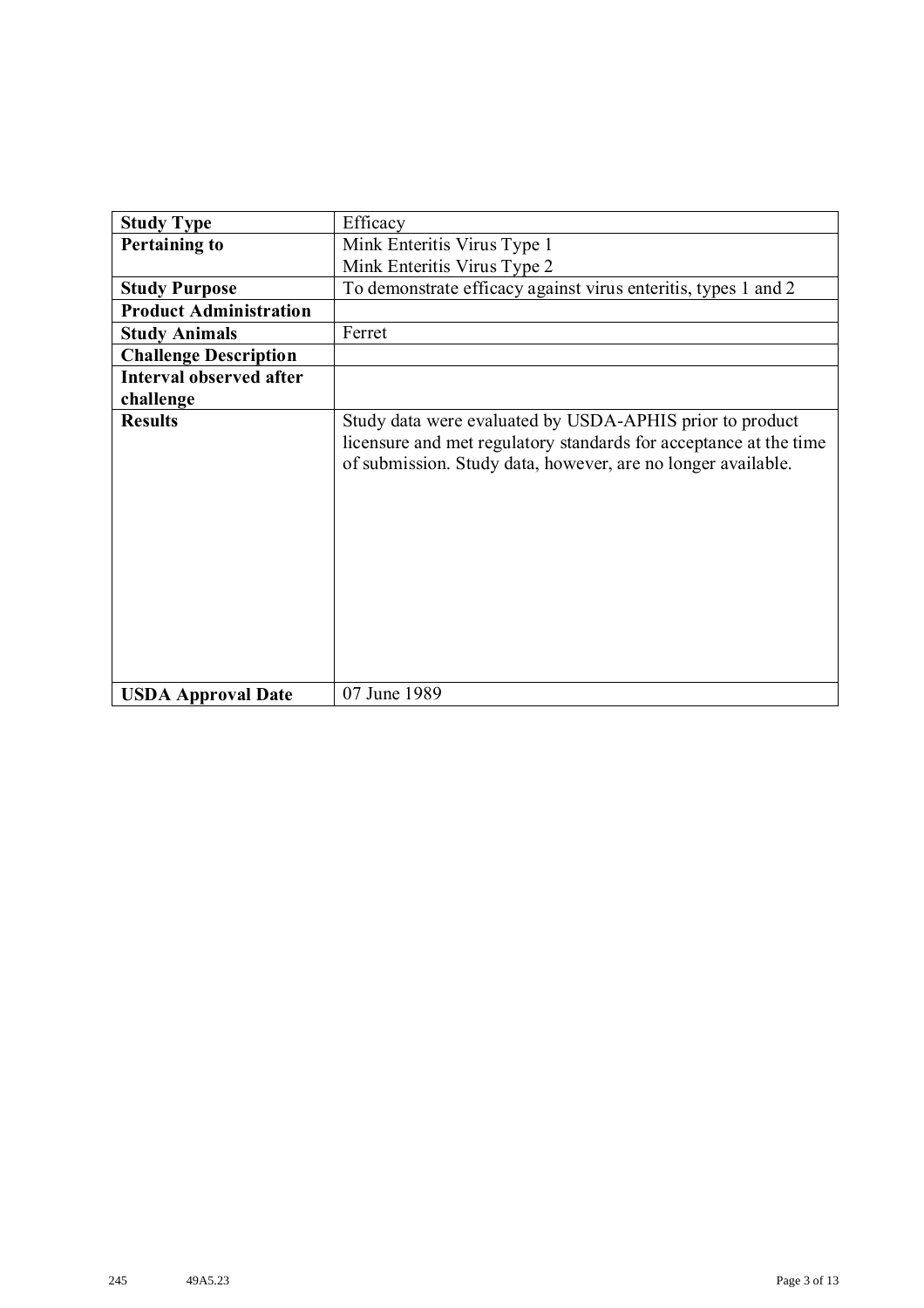| <b>Study Type</b>              | Efficacy                                                     |  |  |  |
|--------------------------------|--------------------------------------------------------------|--|--|--|
| <b>Pertaining to</b>           | Pseudomonas aeruginosa Serotype 5                            |  |  |  |
| <b>Study Purpose</b>           | To demonstrate efficacy against hemorrhagic pneumonia caused |  |  |  |
|                                | by P. aeruginosa Serotype 5                                  |  |  |  |
| <b>Product Administration</b>  | One (1) dose administered subcutaneously                     |  |  |  |
| <b>Study Animals</b>           | Eight (8)-week old mink, 20 vaccinates and 20 controls       |  |  |  |
| <b>Challenge Description</b>   | All mink were challenged 21 days after vaccination with      |  |  |  |
|                                | Pseudomonas aeruginosa Serotype 5                            |  |  |  |
| <b>Interval observed after</b> | Seven (7) days for mortality (death)                         |  |  |  |
| challenge                      |                                                              |  |  |  |
| <b>Results</b>                 | <b>Mortality After Challenge</b>                             |  |  |  |
|                                | Vaccinates $0/20$ $(0%)$                                     |  |  |  |
|                                | Controls 15/20 (75%)                                         |  |  |  |
|                                |                                                              |  |  |  |
|                                |                                                              |  |  |  |
|                                |                                                              |  |  |  |
|                                | Raw data in following tables                                 |  |  |  |
|                                |                                                              |  |  |  |
| <b>USDA Approval Date</b>      | 06/DEC/2012                                                  |  |  |  |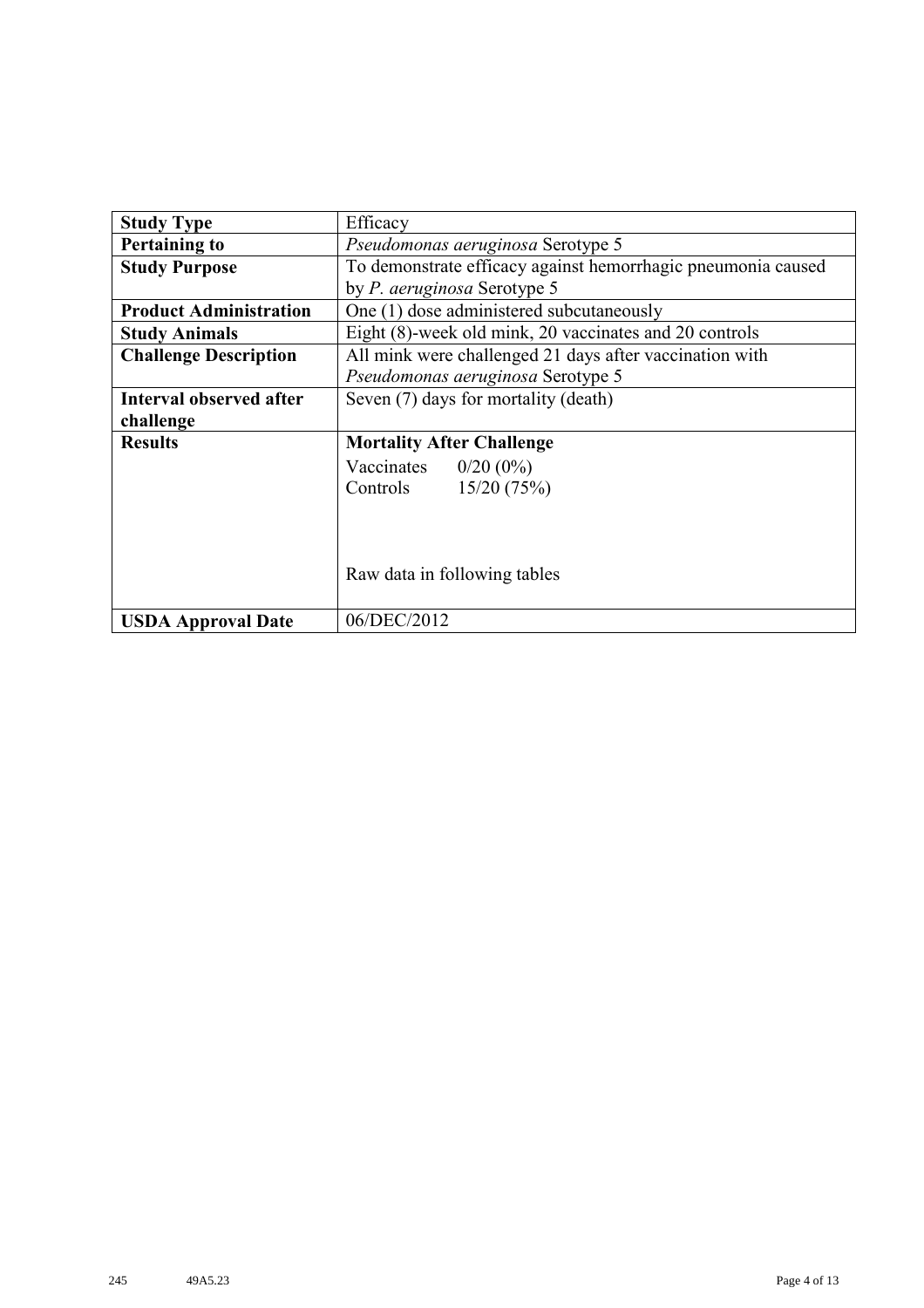| <b>Control Animals</b> |  |  |  |
|------------------------|--|--|--|
|                        |  |  |  |

| ID             | <b>Healthy</b> | Sick | <b>Dead</b>    |
|----------------|----------------|------|----------------|
| 4              | No             | No   | Yes            |
| $\overline{5}$ | Yes            | No   | N <sub>o</sub> |
| 6              | No             | No   | Yes            |
| 10             | No             | No   | Yes            |
| 11             | Yes            | No   | No             |
| 12             | No             | No   | Yes            |
| 13             | No             | No   | Yes            |
| 14             | No             | No   | Yes            |
| 17             | No             | No   | Yes            |
| 18             | Yes            | No   | No             |
| 20             | No             | No   | Yes            |
| 22             | No             | No   | Yes            |
| 24             | No             | No   | Yes            |
| 28             | Yes            | No   | No             |
| 32             | No             | No   | Yes            |
| 33             | No             | No   | Yes            |
| 34             | No             | No   | Yes            |
| 35             | No             | No   | Yes            |
| 36             | No             | No   | Yes            |
| 44             | No             | Yes  | No             |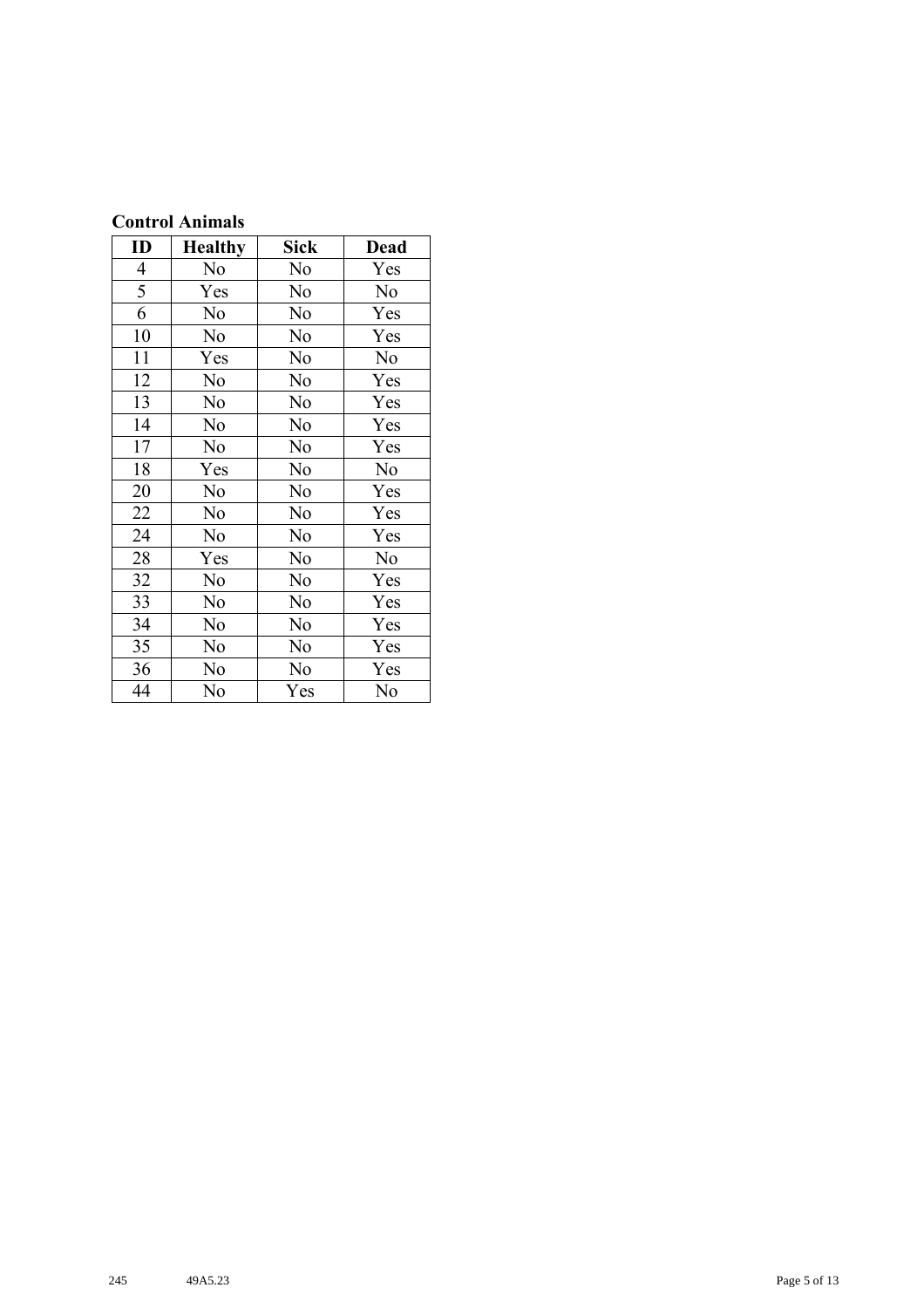| <b>Vaccinated Animals</b> |  |  |
|---------------------------|--|--|
|                           |  |  |

| ID             | <b>Healthy</b> | <b>Sick</b> | <b>Dead</b> |
|----------------|----------------|-------------|-------------|
| 1              | Yes            | No          | No          |
| $\overline{2}$ | Yes            | No          | No          |
| $\overline{3}$ | Yes            | No          | No          |
| 8              | Yes            | No          | No          |
| 9              | Yes            | No          | No          |
| 15             | Yes            | No          | No          |
| 16             | Yes            | No          | No          |
| 19             | Yes            | No          | No          |
| 21             | Yes            | No          | No          |
| 23             | Yes            | No          | No          |
| 25             | Yes            | No          | No          |
| 27             | Yes            | No          | No          |
| 37             | Yes            | No          | No          |
| 38             | Yes            | No          | No          |
| 39             | Yes            | No          | No          |
| 40             | Yes            | No          | No          |
| 42             | Yes            | No          | No          |
| 43             | Yes            | No          | No          |
| 45             | Yes            | No          | No          |
| 46             | Yes            | No          | No          |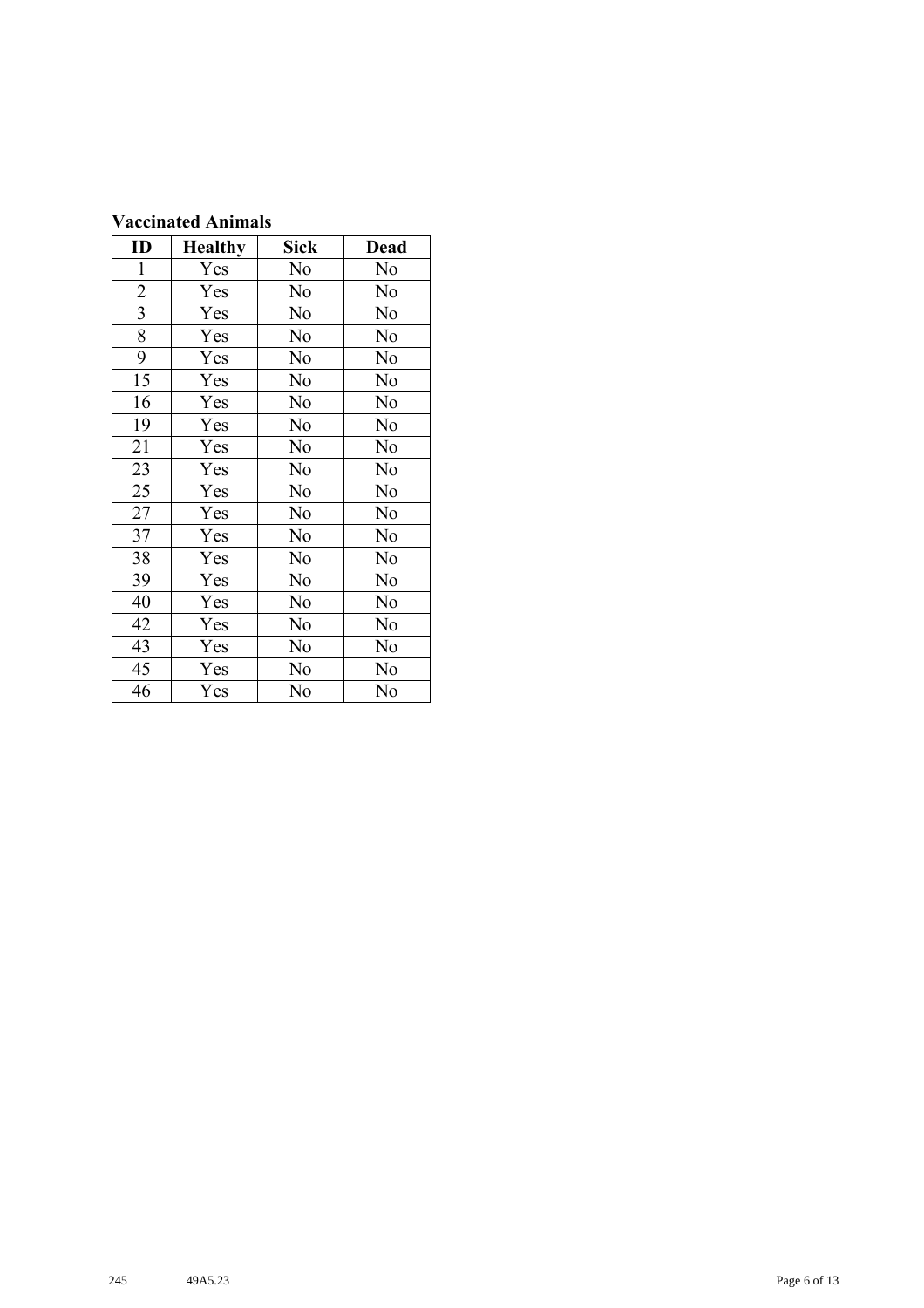| <b>Study Type</b>             | Efficacy                                                     |  |  |  |
|-------------------------------|--------------------------------------------------------------|--|--|--|
| <b>Pertaining to</b>          | Pseudomonas aeruginosa Serotype 6                            |  |  |  |
| <b>Study Purpose</b>          | To demonstrate efficacy against hemorrhagic pneumonia caused |  |  |  |
|                               | by <i>P. aeruginosa</i> Serotype 6                           |  |  |  |
| <b>Product Administration</b> | One (1) dose administered subcutaneously                     |  |  |  |
| <b>Study Animals</b>          | Twelve (12)-week old mink, 20 vaccinates and 20 controls     |  |  |  |
| <b>Challenge Description</b>  | All mink were challenged 22 days after vaccination with      |  |  |  |
|                               | Pseudomonas aeruginosa Serotype 6                            |  |  |  |
| Interval observed after       | Seven (7) days for mortality (death)                         |  |  |  |
| challenge                     |                                                              |  |  |  |
| <b>Results</b>                | <b>Mortality After Challenge</b>                             |  |  |  |
|                               | Vaccinates $3/20$ (15%)                                      |  |  |  |
|                               | Controls<br>$18/20(90\%)$                                    |  |  |  |
|                               |                                                              |  |  |  |
|                               |                                                              |  |  |  |
|                               |                                                              |  |  |  |
|                               | Raw data shown on attached pages.                            |  |  |  |
|                               |                                                              |  |  |  |
|                               |                                                              |  |  |  |
| <b>USDA Approval Date</b>     | 06/DEC/2012                                                  |  |  |  |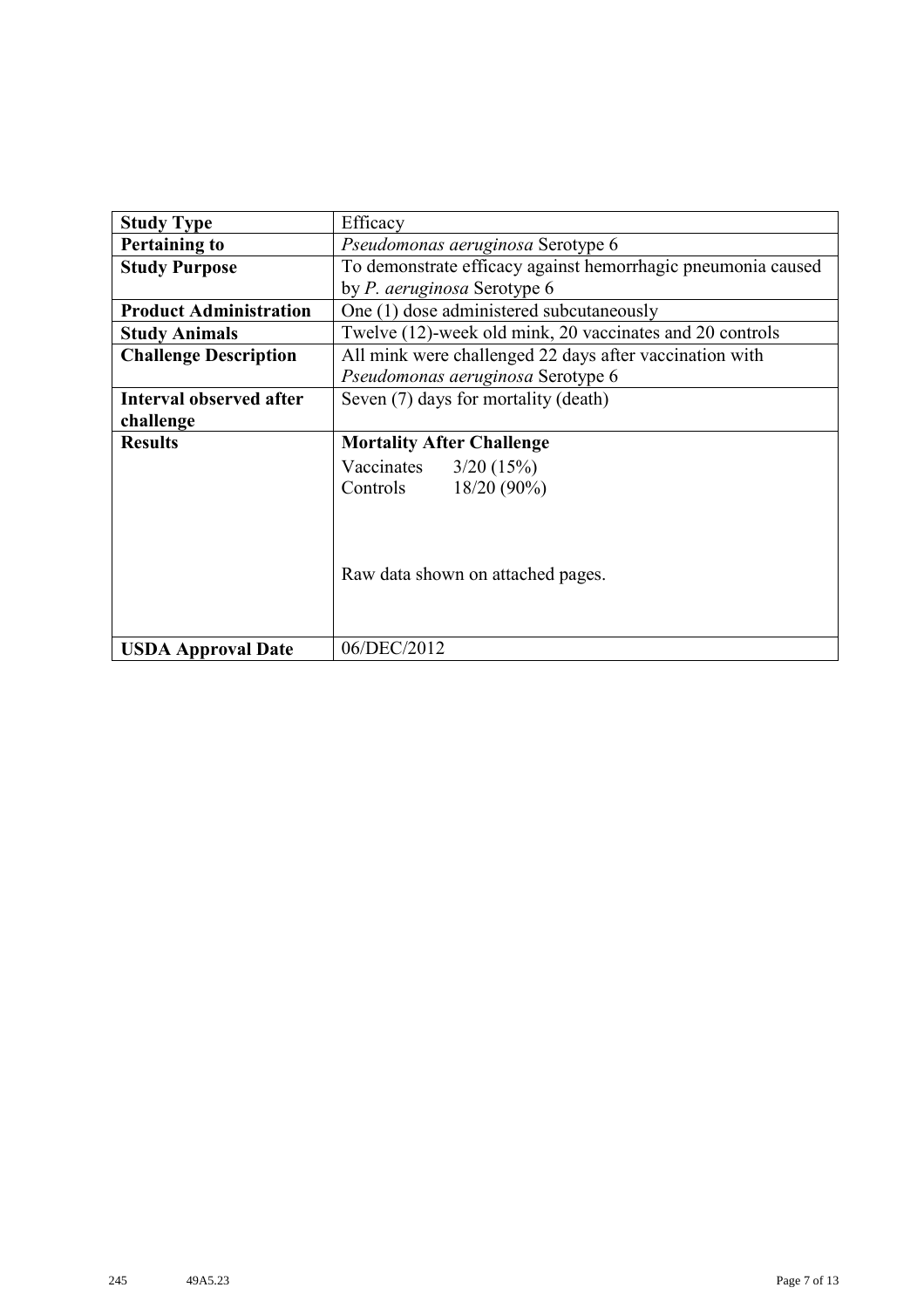| <b>Control Animals</b> |  |  |
|------------------------|--|--|
|                        |  |  |

| ID  | <b>Healthy</b> | <b>Sick</b> | <b>Dead</b> |
|-----|----------------|-------------|-------------|
| 99  | No             | No          | Yes         |
| 107 | No             | No          | Yes         |
| 108 | No             | No          | Yes         |
| 109 | No             | No          | Yes         |
| 112 | No             | No          | Yes         |
| 115 | No             | No          | Yes         |
| 116 | Yes            | No          | No          |
| 117 | No             | No          | Yes         |
| 118 | No             | No          | Yes         |
| 119 | No             | No          | Yes         |
| 122 | No             | No          | Yes         |
| 127 | No             | No          | Yes         |
| 129 | No             | No          | Yes         |
| 132 | No             | No          | Yes         |
| 134 | No             | No          | Yes         |
| 137 | No             | No          | Yes         |
| 138 | No             | No          | Yes         |
| 140 | No             | No          | Yes         |
| 141 | No             | No          | Yes         |
| 144 | Yes            | No          | No          |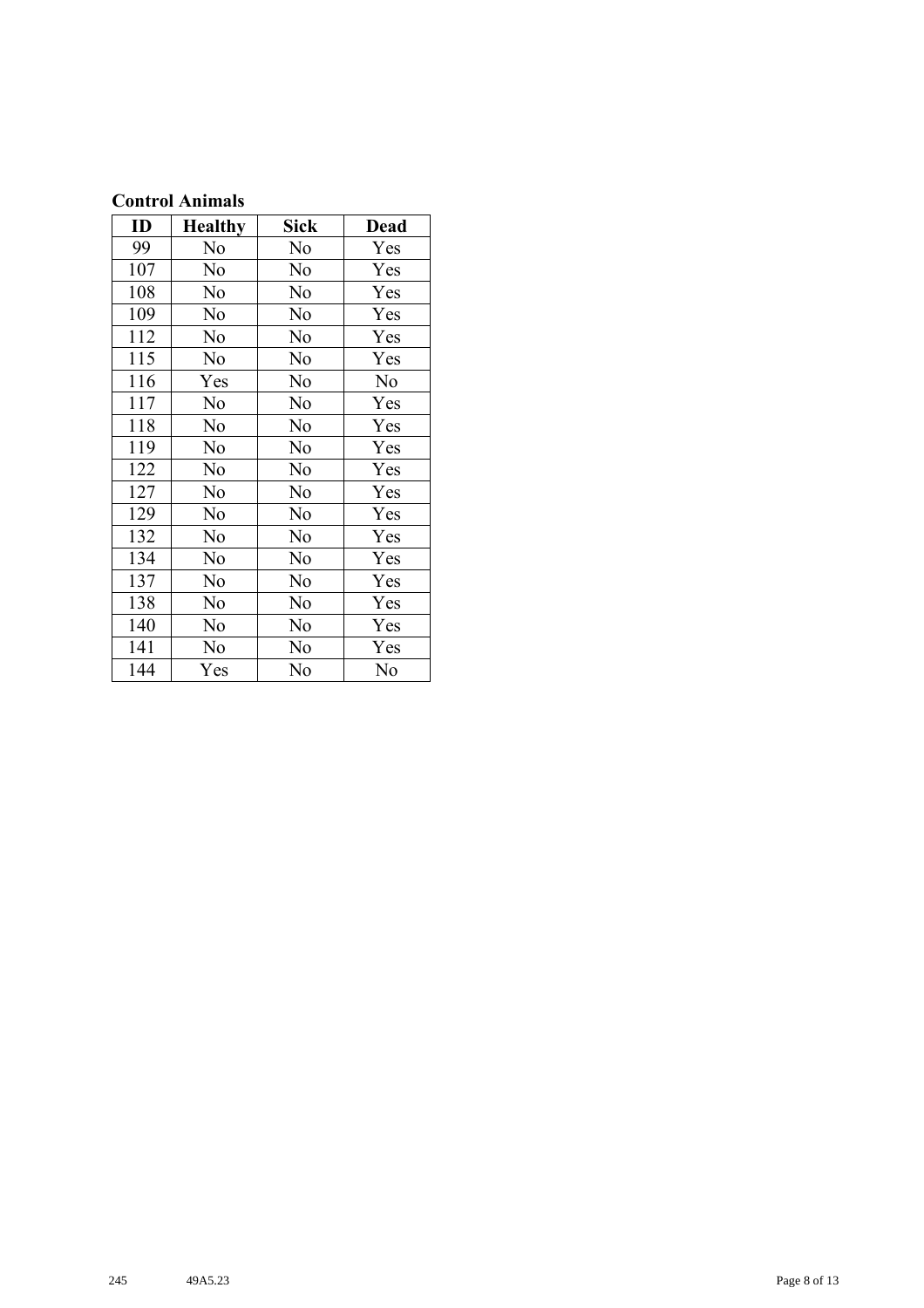| <b>Vaccinated Animals</b> |  |  |
|---------------------------|--|--|
|                           |  |  |

| ID  | <b>Healthy</b> | Sick | <b>Dead</b> |
|-----|----------------|------|-------------|
| 97  | Yes            | No   | No          |
| 98  | Yes            | No   | No          |
| 100 | Yes            | No   | No          |
| 101 | Yes            | No   | No          |
| 102 | Yes            | No   | No          |
| 103 | Yes            | No   | No          |
| 104 | No             | No   | Yes         |
| 105 | Yes            | No   | No          |
| 110 | Yes            | No   | No          |
| 111 | No             | No   | Yes         |
| 121 | Yes            | No   | No          |
| 123 | Yes            | No   | No          |
| 125 | Yes            | No   | No          |
| 128 | Yes            | No   | No          |
| 130 | Yes            | No   | No          |
| 131 | Yes            | No   | No          |
| 133 | Yes            | No   | No          |
| 135 | Yes            | No   | No          |
| 136 | Yes            | No   | No          |
| 139 | No             | No   | Yes         |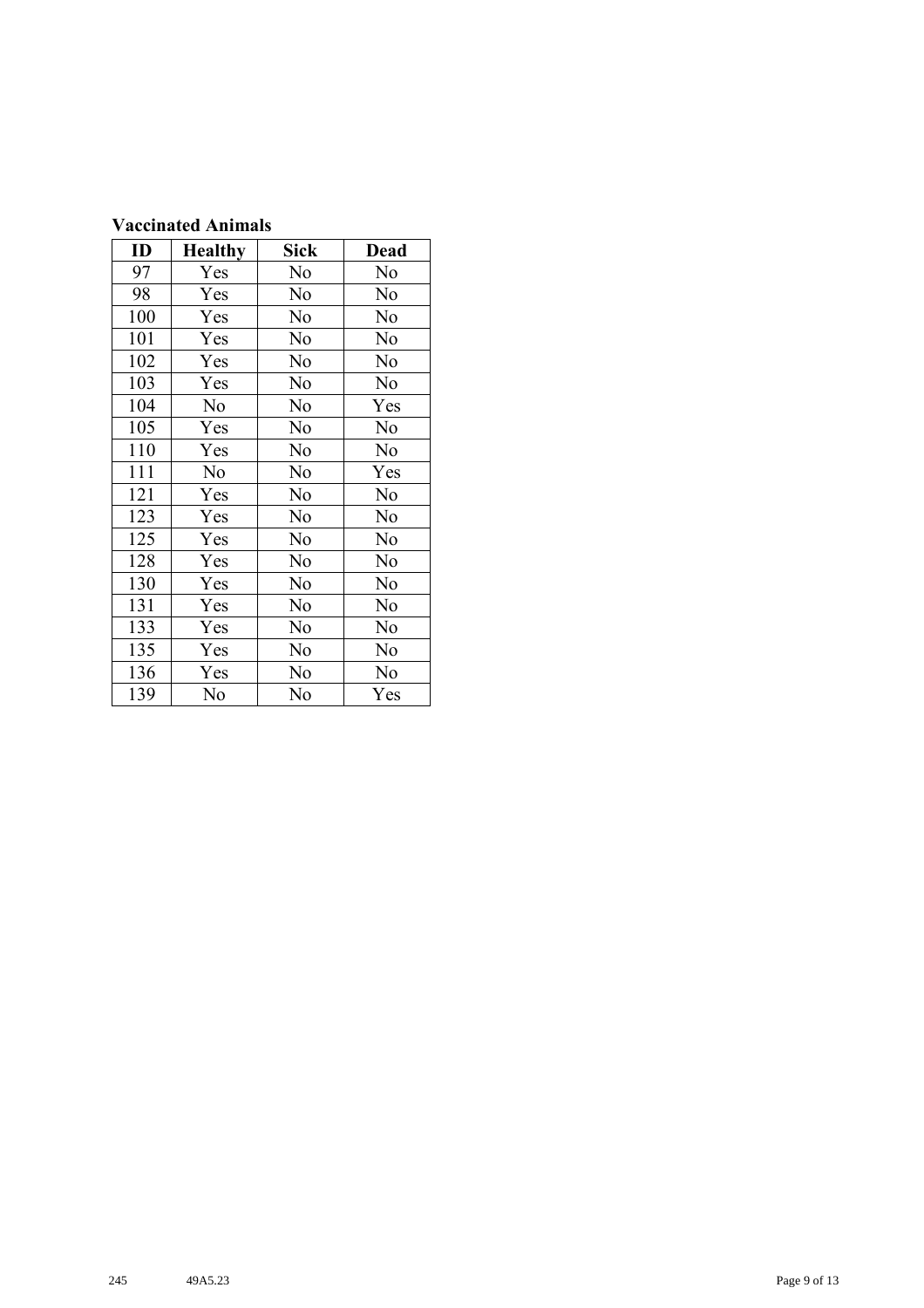| <b>Study Type</b>              | Efficacy                                                     |  |  |  |
|--------------------------------|--------------------------------------------------------------|--|--|--|
| <b>Pertaining to</b>           | Pseudomonas aeruginosa Serotype 7-8                          |  |  |  |
| <b>Study Purpose</b>           | To demonstrate efficacy against hemorrhagic pneumonia caused |  |  |  |
|                                | by <i>P. aeruginosa</i> Serotype 7-8                         |  |  |  |
| <b>Product Administration</b>  | One (1) dose administered subcutaneously                     |  |  |  |
| <b>Study Animals</b>           | Ten (10)-week old mink, 20 vaccinates and 20 controls        |  |  |  |
| <b>Challenge Description</b>   | All mink were challenged 21 days after vaccination with      |  |  |  |
|                                | Pseudomonas aeruginosa Serotype 7-8                          |  |  |  |
| <b>Interval observed after</b> | Seven (7) days for mortality (death)                         |  |  |  |
| challenge                      |                                                              |  |  |  |
| <b>Results</b>                 | <b>Mortality After Challenge</b>                             |  |  |  |
|                                | Vaccinates $1/20$ (5%)                                       |  |  |  |
|                                | 9/20(45%)<br>Controls                                        |  |  |  |
|                                |                                                              |  |  |  |
|                                |                                                              |  |  |  |
|                                |                                                              |  |  |  |
|                                |                                                              |  |  |  |
|                                | Raw data shown on attached pages                             |  |  |  |
|                                |                                                              |  |  |  |
|                                |                                                              |  |  |  |
| <b>USDA Approval Date</b>      | 06/DEC/2012                                                  |  |  |  |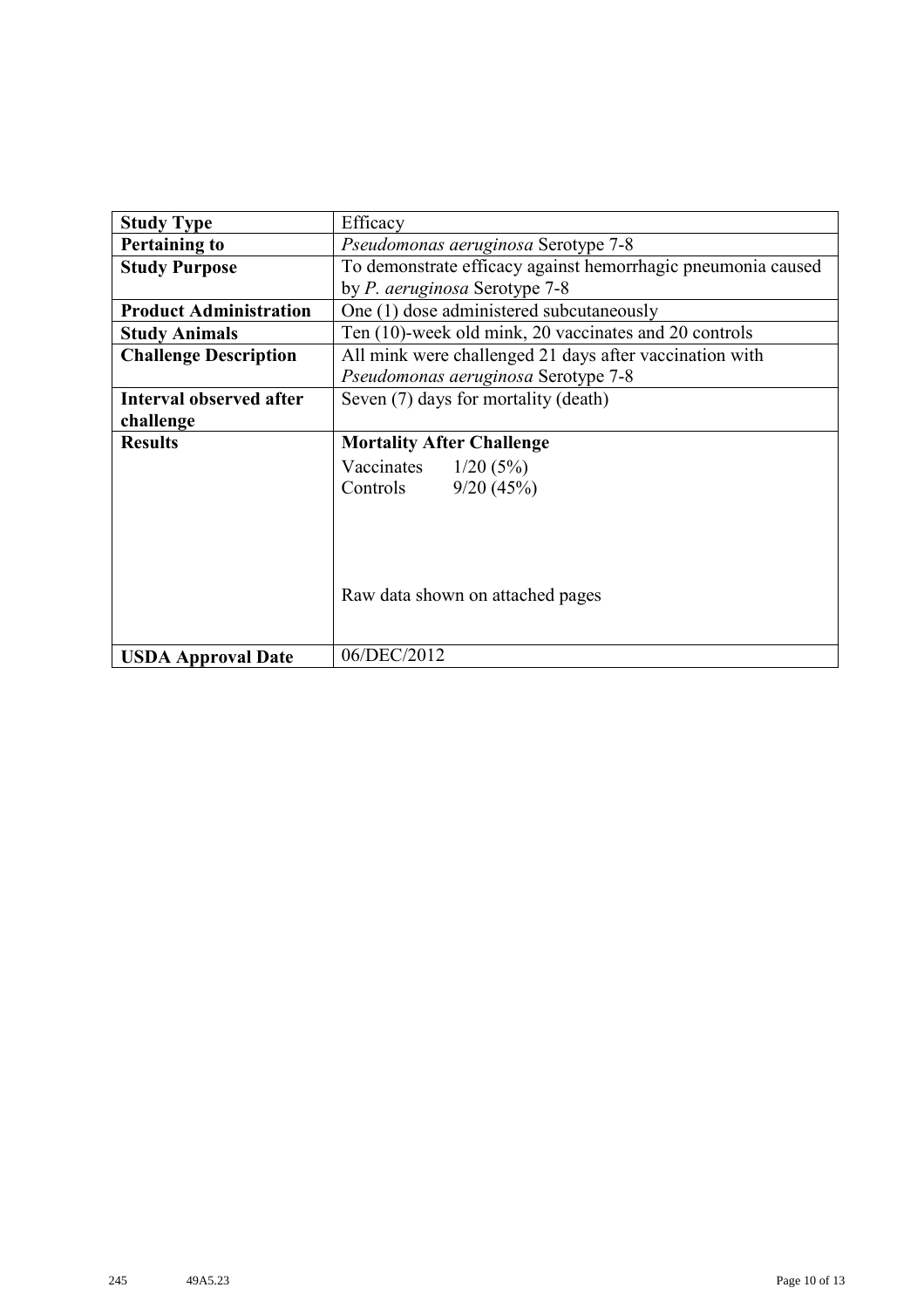| <b>Control Animals</b> |  |  |  |
|------------------------|--|--|--|
|                        |  |  |  |

| ID | <b>Healthy</b> | Sick | <b>Dead</b>    |
|----|----------------|------|----------------|
| 50 | No             | No   | Yes            |
| 51 | Yes            | No   | N <sub>o</sub> |
| 52 | No             | No   | Yes            |
| 61 | No             | No   | Yes            |
| 66 | No             | Yes  | No             |
| 67 | Yes            | No   | No             |
| 69 | No             | No   | Yes            |
| 70 | Yes            | No   | No             |
| 74 | Yes            | No   | No             |
| 75 | Yes            | No   | No             |
| 79 | Yes            | No   | No             |
| 80 | Yes            | No   | No             |
| 84 | No             | No   | Yes            |
| 86 | No             | No   | Yes            |
| 87 | No             | No   | Yes            |
| 90 | No             | No   | Yes            |
| 91 | No             | No   | Yes            |
| 94 | Yes            | No   | No             |
| 95 | No             | Yes  | No             |
| 96 | Yes            | No   | No             |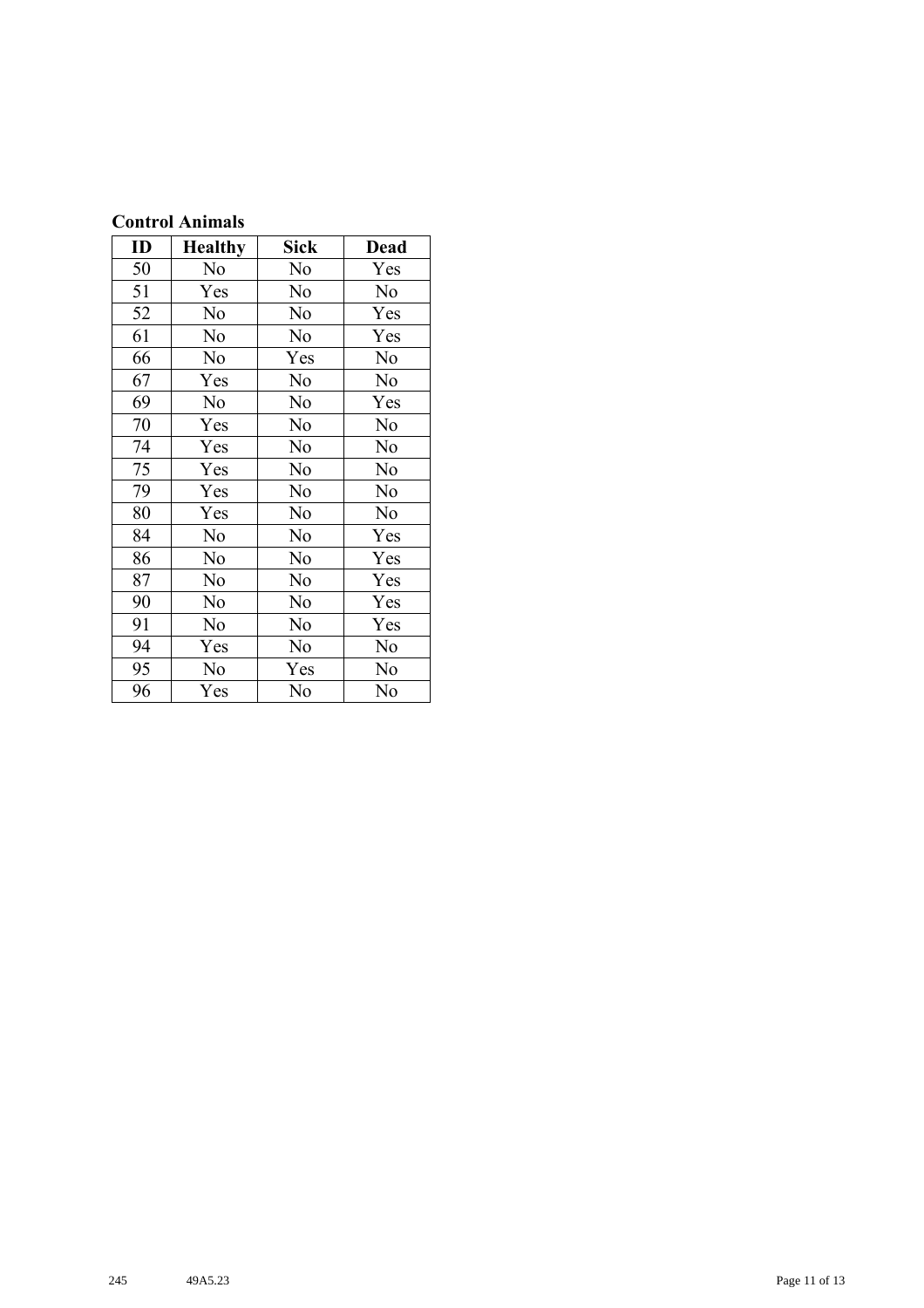## **Vaccinated Animals**

| ID | <b>Healthy</b> | <b>Sick</b> | <b>Dead</b> |
|----|----------------|-------------|-------------|
| 54 | Yes            | No          | No          |
| 57 | Yes            | No          | No          |
| 58 | Yes            | No          | No          |
| 59 | Yes            | No          | No          |
| 60 | Yes            | No          | No          |
| 62 | Yes            | No          | No          |
| 63 | Yes            | No          | No          |
| 64 | Yes            | No          | No          |
| 65 | Yes            | No          | No          |
| 68 | Yes            | No          | No          |
| 71 | Yes            | No          | No          |
| 72 | No             | No          | Yes         |
| 73 | Yes            | No          | No          |
| 76 | Yes            | No          | No          |
| 78 | Yes            | No          | No          |
| 85 | Yes            | No          | No          |
| 88 | Yes            | No          | No          |
| 89 | Yes            | No          | No          |
| 92 | Yes            | No          | No          |
| 93 | No             | Yes         | No          |